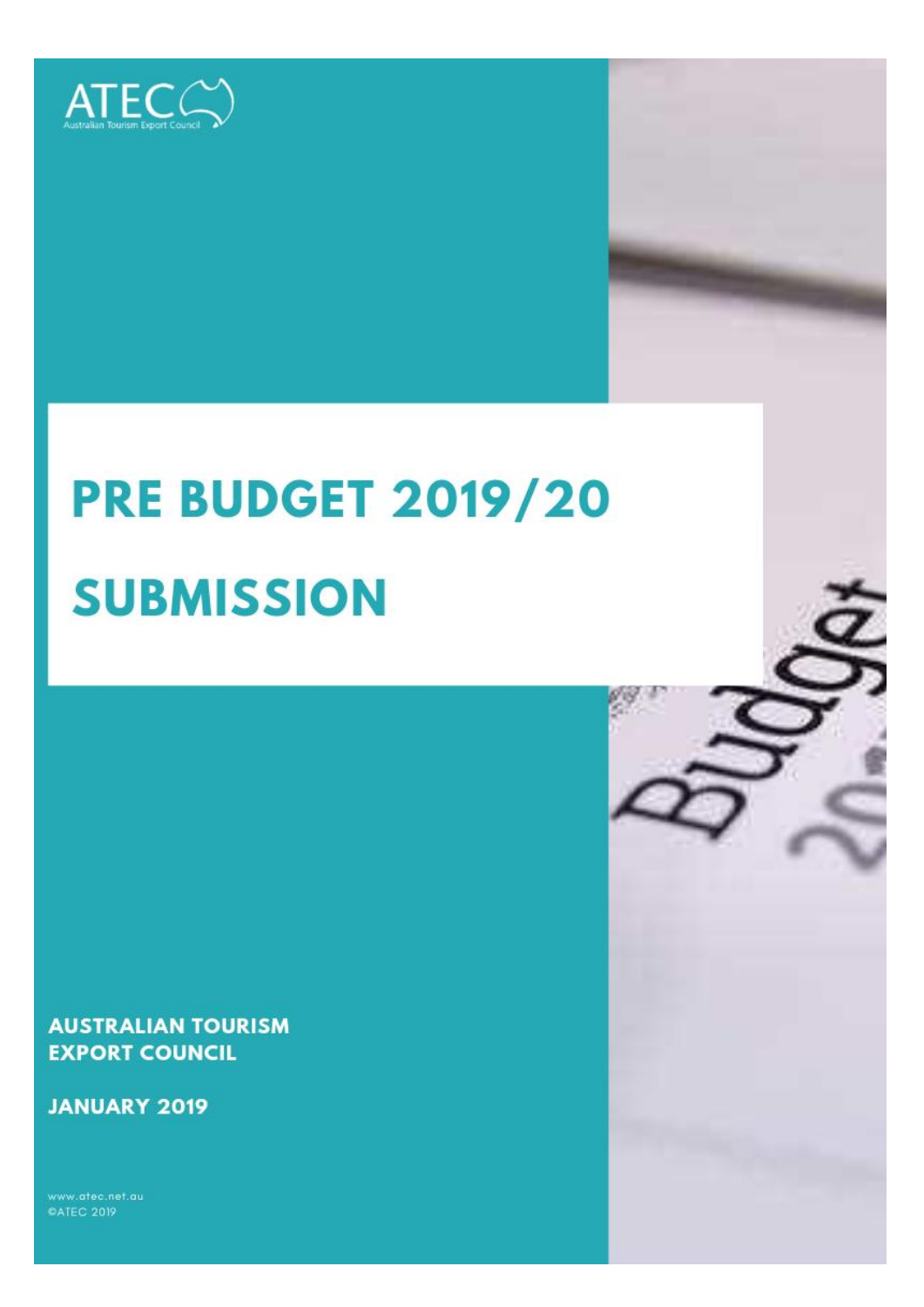**Australian Tourism Export Council Limited**

**Suite 9.04, 6A Glen Street Milsons Point NSW 2061**

**Telephone: +61 2 8262 5500 Email: atec@atec.net.au Web: www.atec.net.au**

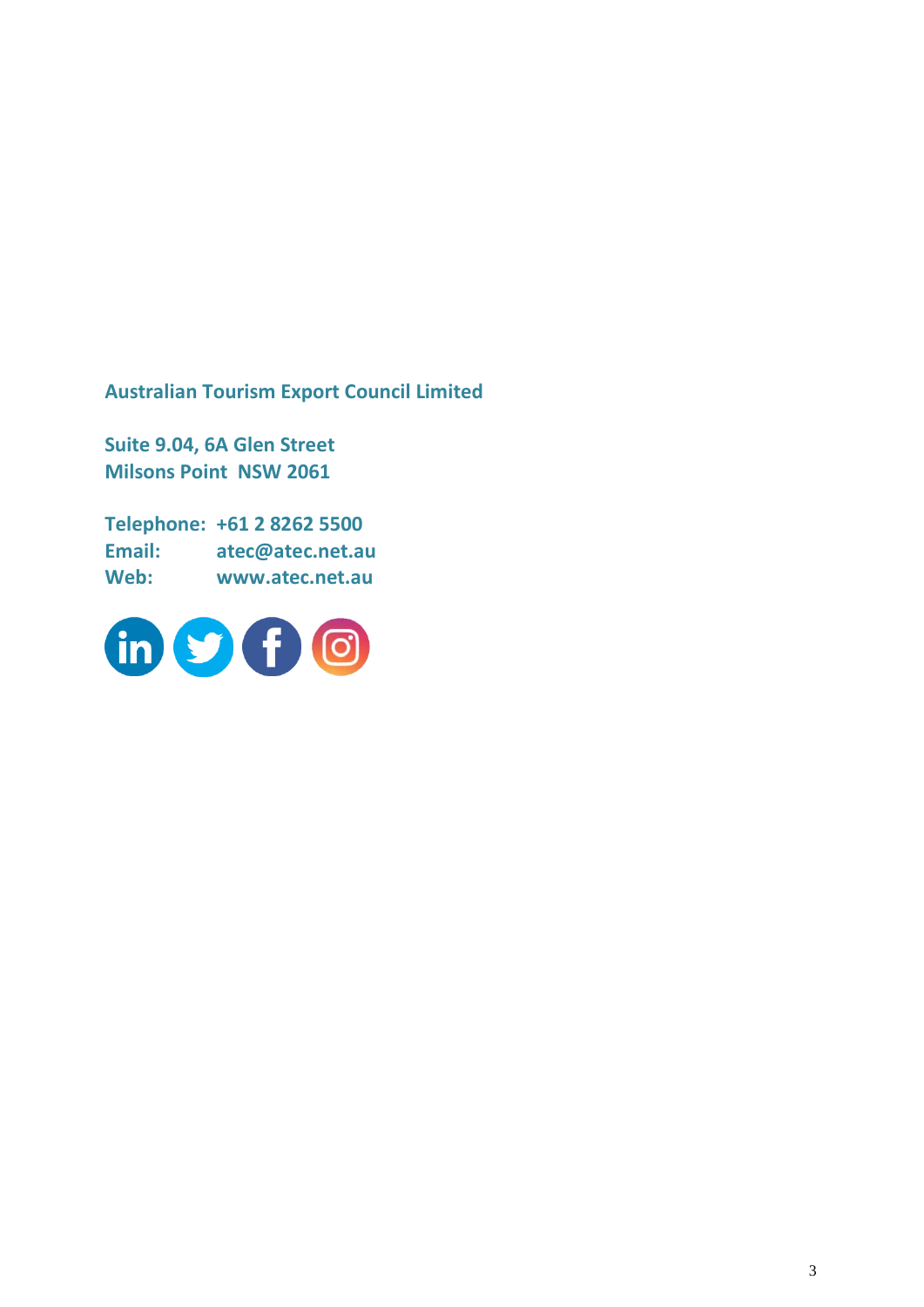# **TABLE OF CONTENTS**

| 1. | <b>About the author</b>          |                                         |    | 5  |
|----|----------------------------------|-----------------------------------------|----|----|
| 2. | <b>Foreword</b>                  |                                         |    | 6  |
| 3. | <b>Budgetary recommendations</b> |                                         |    | 8  |
|    | 3.1<br>9                         | <b>Tourism Australia funding</b>        |    |    |
|    | 3.2                              | <b>Visitor visas</b>                    |    | 10 |
|    | 3.3                              | <b>Approved Destination Status</b>      |    | 11 |
|    | 3.4                              | Labour & skills                         |    | 12 |
|    | 3.5                              | <b>Growth Centre for Tourism</b>        |    | 12 |
|    | 3.6                              | <b>Export Market Development Grants</b> |    | 13 |
|    | 3.7                              | <b>Passenger Movement Charge</b>        |    | 14 |
|    | 3.8                              | The visitor experience                  |    | 15 |
|    | 3.9                              | <b>Austrade funding</b>                 |    | 15 |
|    | 3.10                             | <b>Connectivity &amp; WiFi</b>          |    | 15 |
| 4. | <b>Concluding statement</b>      |                                         | 16 |    |

4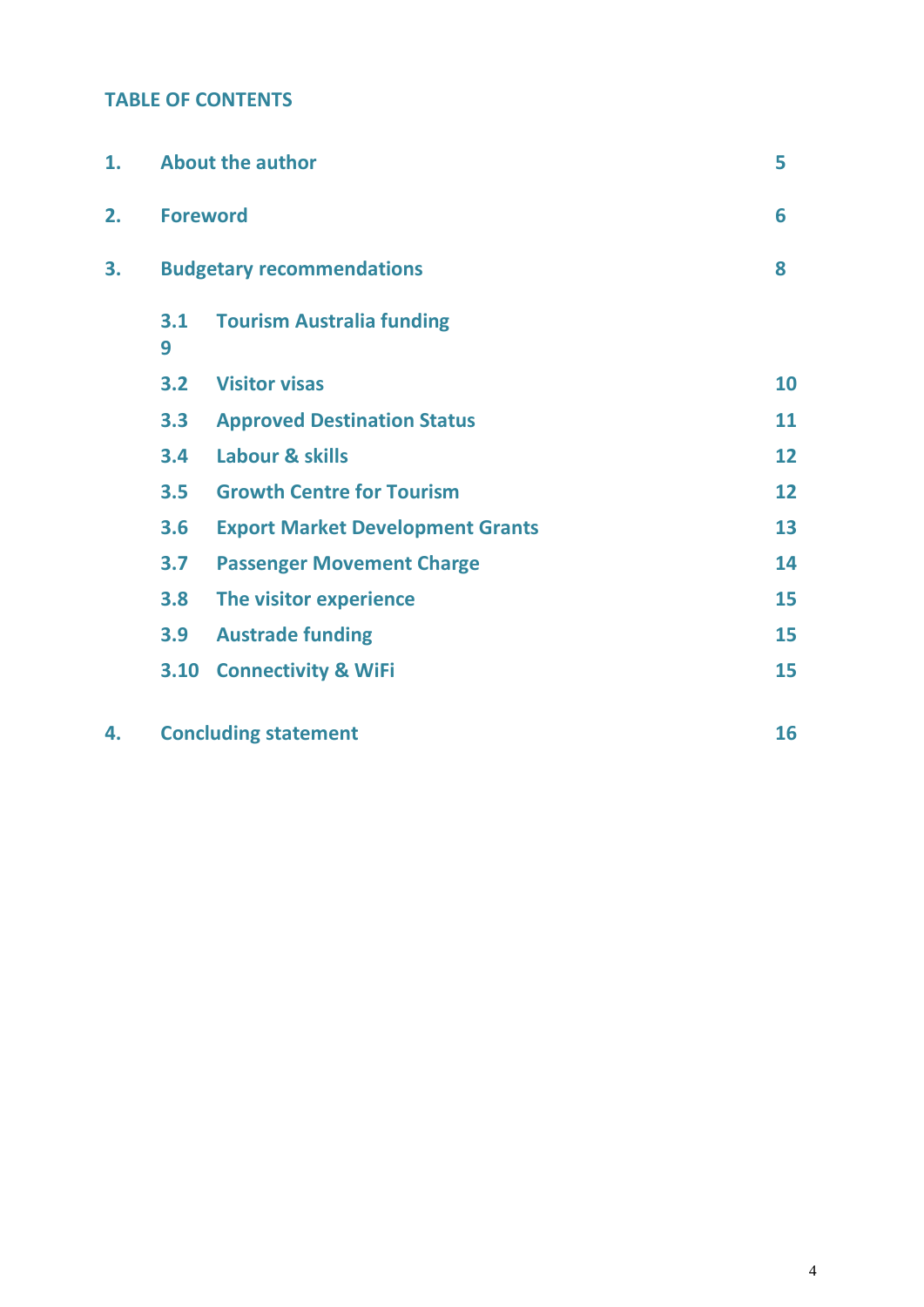# **1. ABOUT THE AUTHOR**

The Australian Tourism Export Council (ATEC) is the peak industry body representing the thousands of companies throughout Australia that provide tourism services to foreign visitors. Whilst the tourism export sector is experiencing positive growth, ATEC's role is to maximise opportunity for Australian businesses in both existing and emerging markets, and to ensure any impediments to that growth are managed and kept to a minimum.

ATEC is the only, singularly-focused national body with inbound tourism at its core. Our membership represents the depth and breadth of our industry and includes more than 1,000 large national and multinational companies as well as small-and medium-sized enterprises, many of whom are based in regional and remote parts of Australia. In this way, we have a solid connection to the 'grass-roots' of our industry. We see and hear their direct experiences and we work alongside these businesses to alleviate the pressures and provide support. Our core functions are to:

- Advocate for policy that supports growth
- Connect buyers and sellers and deliver commercial opportunity
- Support, train and mentor for export excellence
- Promote inbound tourism's contribution to the broader Australian community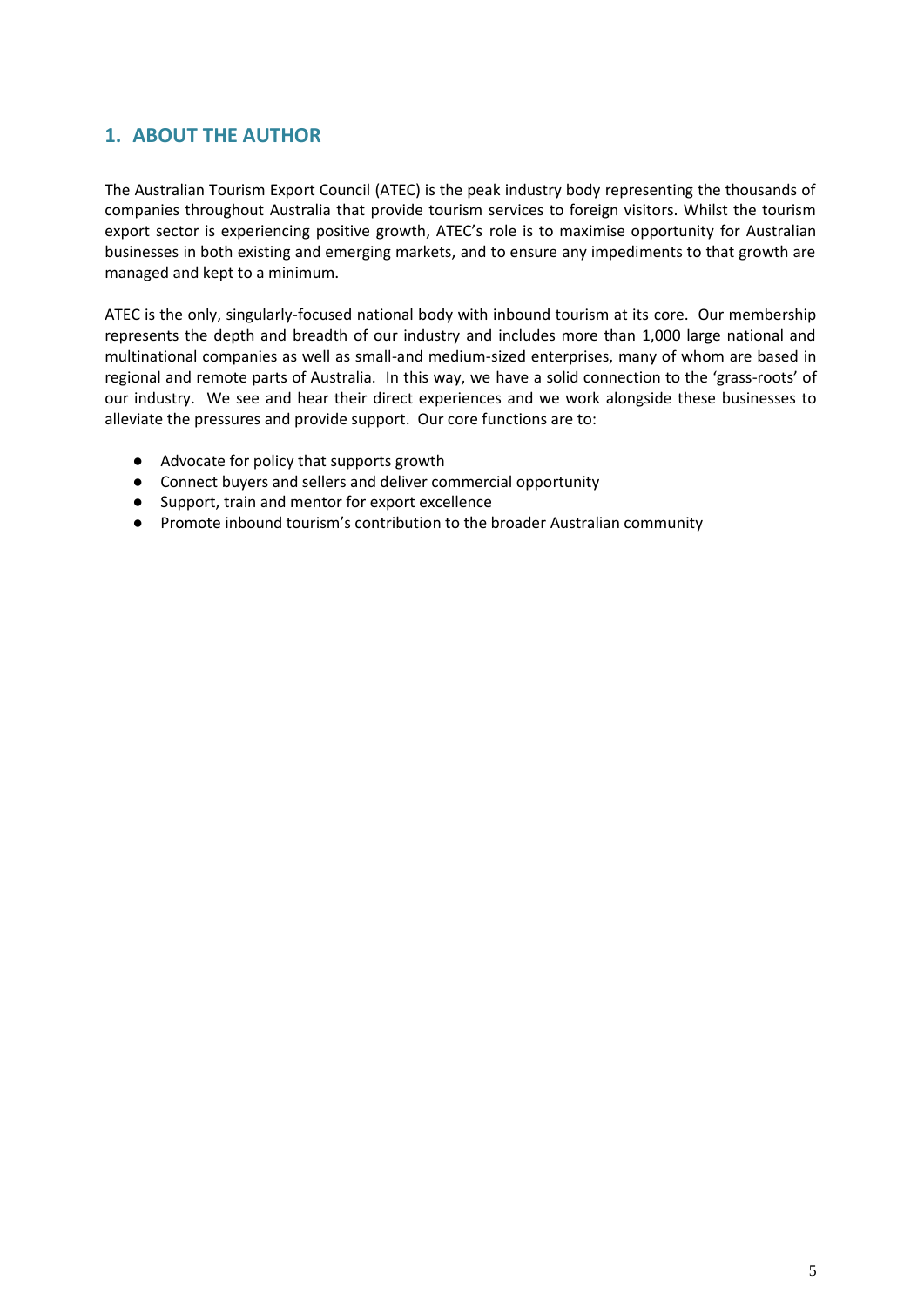# **2. FOREWORD**

### **Tourism drives growth.**

It is well documented that tourism and the visitor economy create jobs, facilitate economic prosperity and drive investment – particularly for regional Australia.

Australia's tourism export industry is now more valuable to the national economy than coal or rural exports, and with international tourism spend growing at more than 10% a year the future looks extraordinary.

Internationally we are seeing more people engaged in global travel with demand driven by a huge growth in the number of people who now have disposable income from countries like China, Indonesia and India.

Travel & tourism forecasts over the next ten years also look extremely favourable with predicted growth rates of 3.8% annually.<sup>1</sup> The World Travel & Tourism Council's 2018 Annual Research Key Facts<sup>2</sup> illustrate the global industry's stellar growth forecasts for the current year and to 2028:

#### **GDP: DIRECT CONTRIBUTION**

The direct contribution of Travel & Tourism to GDP was USD2.570.1bn (3.2% of total GDP) in 2017, and is forecast to rise by 4.0% in 2018, and to rise by 3.8% pa, from 2018-2028, to USD3,890.0bn (3.6% of total GDP) in 2028

#### **GDP: TOTAL CONTRIBUTION**

The total contribution of Travel & Tourism to GDP was USD8,272.3bn (10.4% of GDP) in 2017, and is forecast to rise by 4.0% in 2018, and to rise by 3.8% pa to USD12,450.1bn (11.7% of GDP) in 2028.

#### **EMPLOYMENT: DIRECT CONTRIBUTION**

In 2017 Travel & Tourism directly supported 118,454,000 jobs (3.8% of total employment). This is expected to rise by 2.4% in 2018 and rise by 2.2% pa to 150,139,000 jobs (4.2% of total employment) in 2028.

#### **EMPLOYMENT: TOTAL CONTRIBUTION**

In 2017, the total contribution of Travel & Tourism to employment, including jobs indirectly supported by the industry, was 9.9% of total employment (313,221,000 jobs). This is expected to rise by 3.0% in 2018 to 322,666,000 jobs and rise by 2.5% pa to 413,556,000 jobs in 2028 (11.6% of total).

#### **VISITOR EXPORTS**

Visitor exports generated USD1,494.2bn (6.5% of total exports) in 2017. This is forecast to grow by 3.9% in 2018, and grow by 4.1% pa, from 2018-2028, to USD2,311.4bn in 2028 (6.9% of total).

#### **INVESTMENT**

-

Travel & Tourism investment in 2017 was USD882.4bn, or 4.5% of total investment. It should rise by 4.8% in 2018, and rise by 4.3% pa over the next ten years to USD1,408.3bn in 2028 (5.1% of total).

By 2028, travel & tourism is expected to support more than 413 million jobs globally, an increase of 2.5% per annum over the next decade. Total travel & tourism GDP is expected to account for 11.7% of global GDP and global visitor exports are expected to increase 4.1% per annum to 2028.

*<sup>1</sup> World Travel & Tourism Council (2018) Travel & Tourism Economic Impact 2018*

<sup>2</sup> *World Travel & Tourism Council (2018) Travel & Tourism Economic Impact 2018*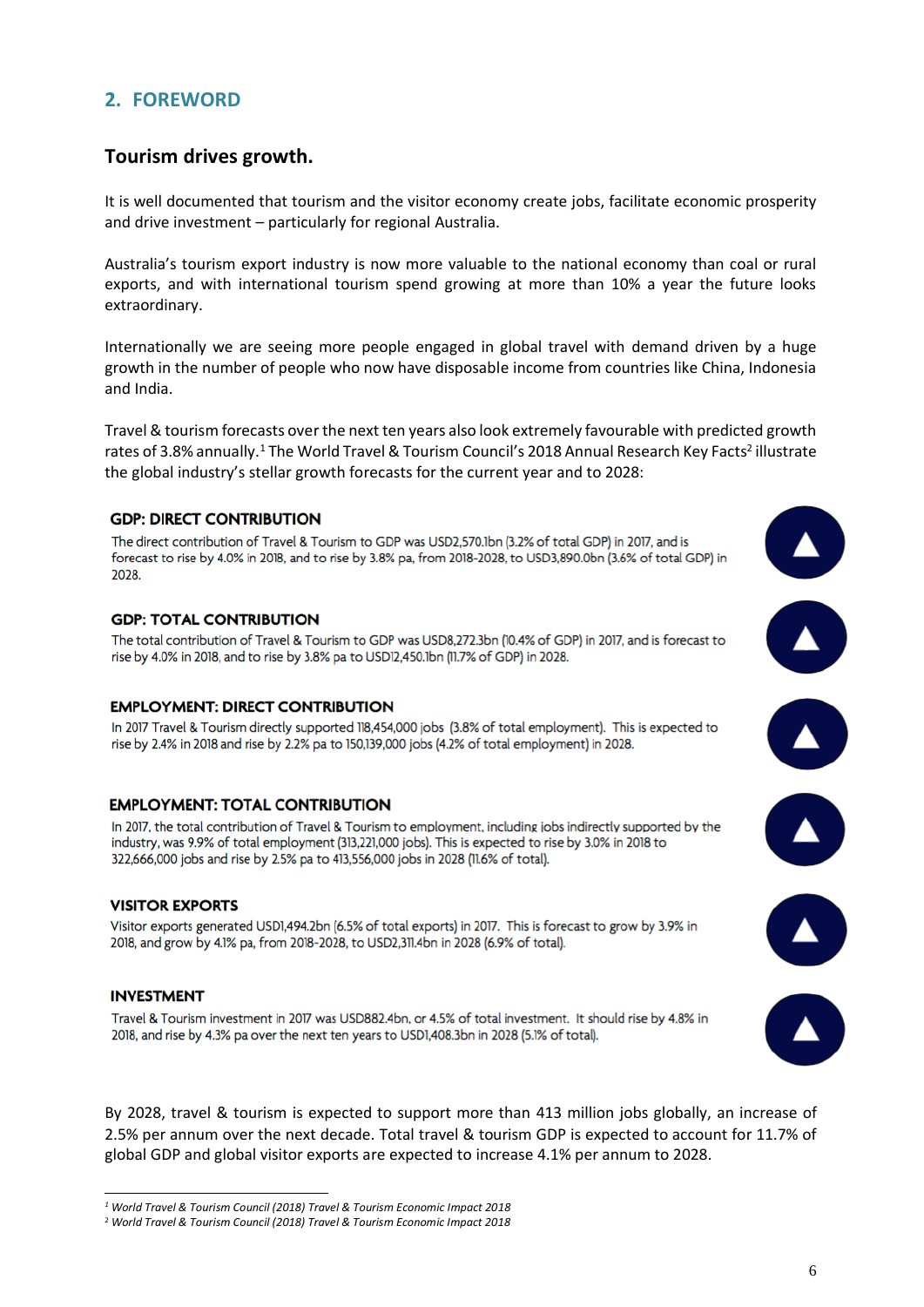# **INTERNATIONAL VISITORS IN AUSTRALIA**

YEAR ENDING SEPTEMBER 2018



The tourism industry is proud of its contribution to the Australian economy. With international expenditure now pegged at \$43.2 billion<sup>3</sup>, it is clear that tourism is delivering stunning results for the Australian economy.

With such strong inbound forecasts in the frame, it has never been more important for industry and government to work together effectively. Global travel is growing at such a rate that Australia must address supply-side challenges that could potentially mitigate our market share if ignored.

Our strategic focus should be simple: maintain Australia as a **competitive destination** and deliver a **high quality experience** to the international visitor.

## **OUESTIONS LIKE:**





Where will our visitors be going?

How will they get there?



**Where will** they stay?



How do we preserve our tourism assets?



And, what will the industry need to meet this increasing demand?

# **TAKING ACTION**

It is important that any strategy development for the future embraces a bold and visionary approach. ATEC advocates for policy development that demonstrates leadership and will cement Australia as a respected and enviable competitive force.

Measuring success is a critical component of any strategy development. Australia must invest in global benchmarking studies across key areas to ensure we:

- Monitor the activities of our key competitors
- Remain attuned to international trends in destination marketing
- Understand changing traveller needs and expectations

The benchmarking studies should focus on (but not necessarily be limited to):

- Tourism marketing investment by competitor NTOs
- Visa processing systems and products
- Capacity-building and tourism infrastructure development
- Social licence and 'over-tourism'

<sup>-</sup>*3 International Visitor Arrivals, Tourism Research Australia June 2018*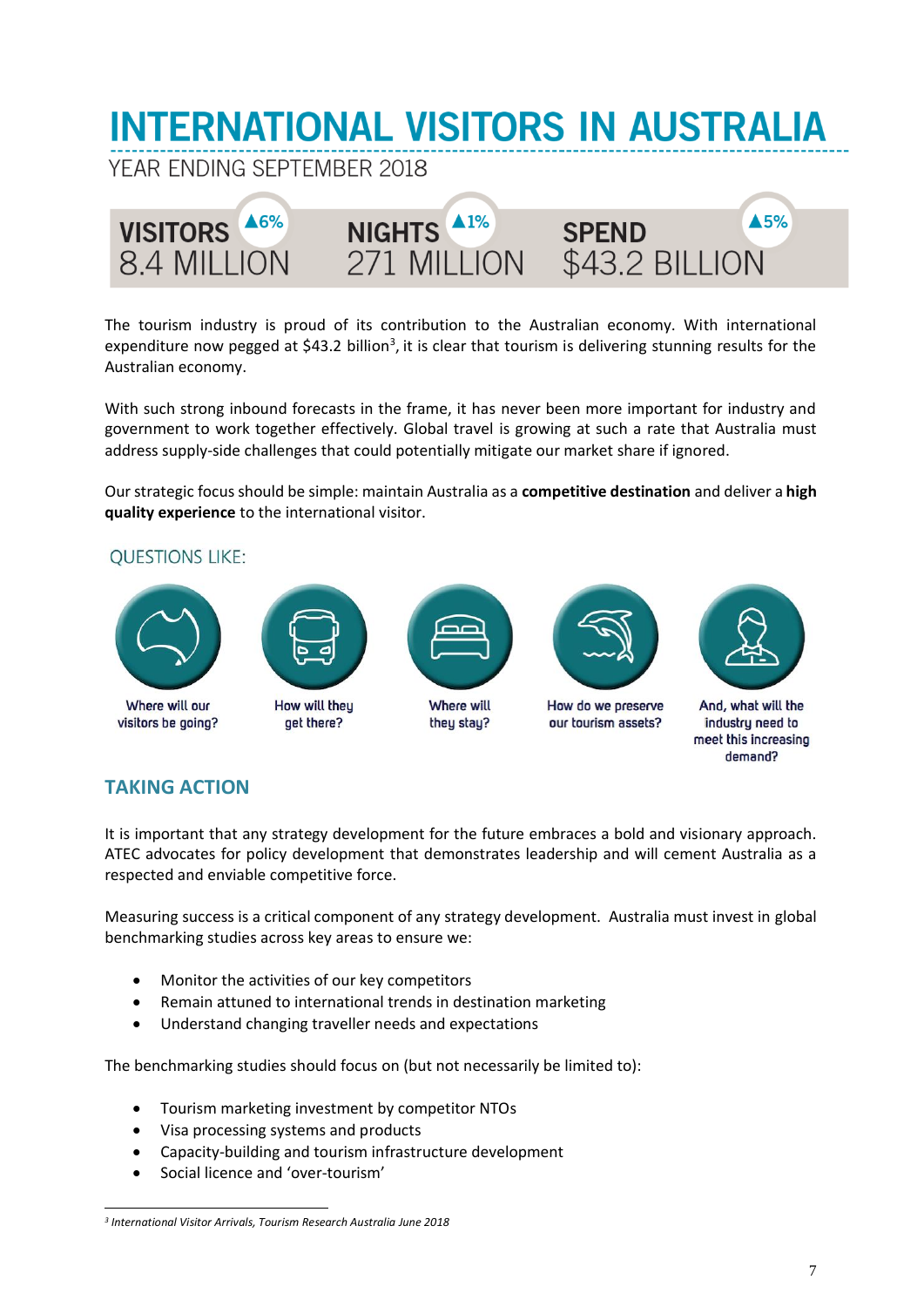We must challenge ourselves to drive for change that delivers sustained growth into the future. ATEC recommends a number of budgetary measures to support the tourism industry such that our sector can continue to deliver net economic benefits to the whole of Australia.

# **3. BUDGETARY RECOMMENDATIONS**

The table below presents a summary of budgetary recommendations.

| 3.1 | Increase the Commonwealth government's commitment to fund Tourism<br>Australia by upwards of \$100m to ensure it remains globally competitive                                                                                                                                                                                                                                                                                                                                                                                                                                                                                                                                                                                                                                                                                                                                                                                                          |
|-----|--------------------------------------------------------------------------------------------------------------------------------------------------------------------------------------------------------------------------------------------------------------------------------------------------------------------------------------------------------------------------------------------------------------------------------------------------------------------------------------------------------------------------------------------------------------------------------------------------------------------------------------------------------------------------------------------------------------------------------------------------------------------------------------------------------------------------------------------------------------------------------------------------------------------------------------------------------|
| 3.2 | Competitiveness of visitor visas: continue reforms to streamline visa application<br>processes and the visitor experience:                                                                                                                                                                                                                                                                                                                                                                                                                                                                                                                                                                                                                                                                                                                                                                                                                             |
|     | Invest in digital technology and biometrics to reach a 2030 goal of passport-<br>-<br>free and visa-free travel<br>Apply appropriate human and technological resources to Posts (especially<br>India<br>& China) where visa delays are costing Australia business (and lost potential<br>government revenue)<br>Explore solutions which engage the consumer via smart phones/devices<br>Implement competitively priced multiple-entry visas for short-medium haul<br>Asian markets<br>Implement "visa for life" to approved applicants<br>$\overline{\phantom{a}}$<br>Condense visa classes to reflect purpose of visit only<br>Implement a system which allows for native language completion online<br>-<br>Continue to review the caps policy for 462 visa sub-class, including the<br>$\qquad \qquad \blacksquare$<br>reciprocity requirement<br>Extend the Trusted Trader program to include the services sector, particularly<br>tourism exports |
| 3.3 | Labour and skills: implement measures which allow for a flexible and nimble<br>tourism workforce                                                                                                                                                                                                                                                                                                                                                                                                                                                                                                                                                                                                                                                                                                                                                                                                                                                       |
|     | - Maintain funding for the Youth Jobs PaTH program<br>- Allow for greater visa flexibility to ease seasonal challenges<br>- Consider tourism-specific, regional work placement programs for long term<br>unemployed, disadvantaged youth and/or new Australians seeking semi-<br>skilled employment                                                                                                                                                                                                                                                                                                                                                                                                                                                                                                                                                                                                                                                    |
| 3.4 | Maintain the Commonwealth government's commitment to Approved<br>Destination Status (ADS) of at least \$10m over four years in the forward estimates                                                                                                                                                                                                                                                                                                                                                                                                                                                                                                                                                                                                                                                                                                                                                                                                   |
| 3.5 | Build capacity by establishing a Growth Centre for Tourism within the Department<br>Industry. Earmark dedicated funds to build export capability/capacity of<br>of<br>new tourism business, particularly in regional centres                                                                                                                                                                                                                                                                                                                                                                                                                                                                                                                                                                                                                                                                                                                           |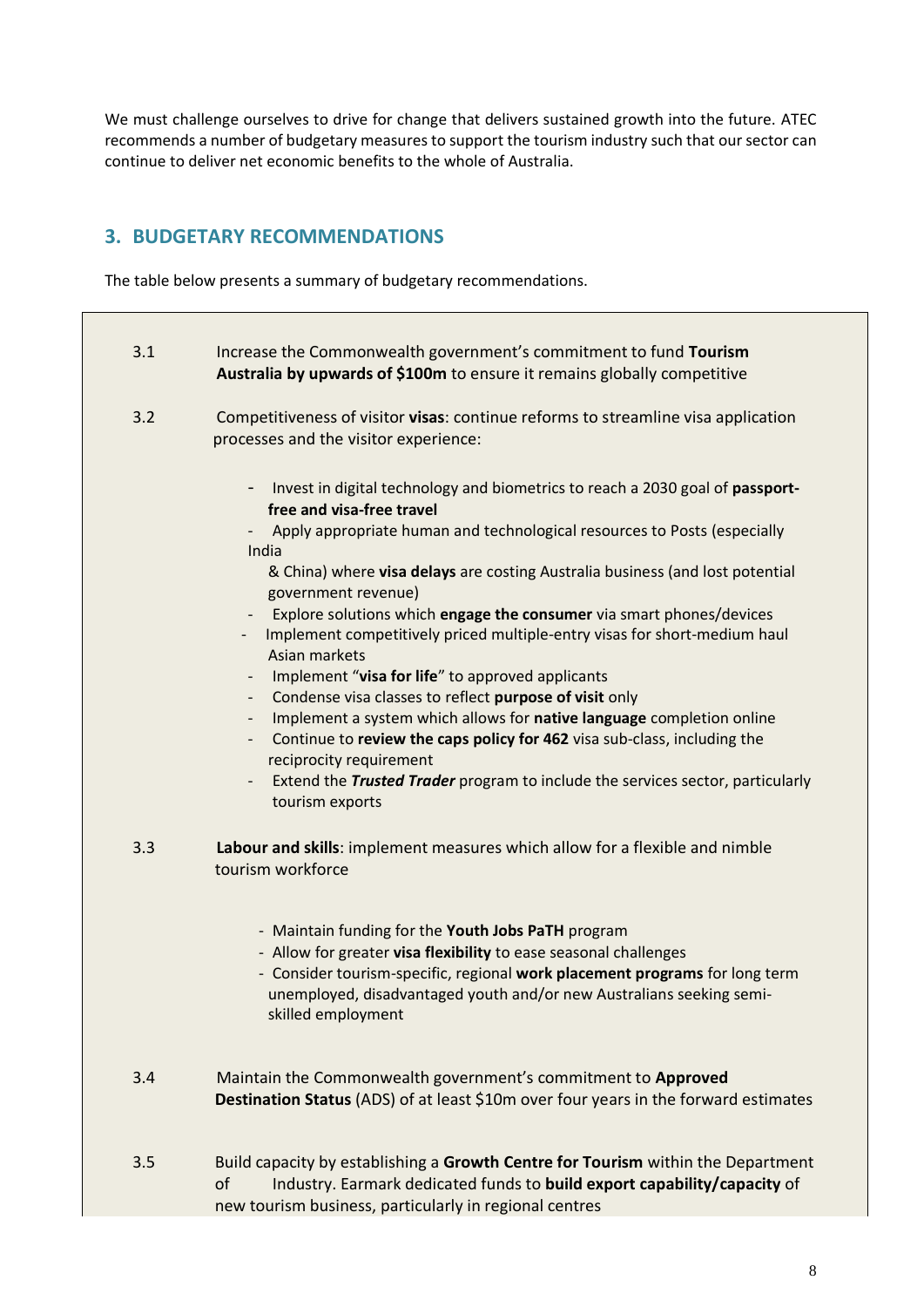- 3.6 **EMDG**: Increase the Commonwealth government's commitment by \$12.5m to \$175m in 2019/20. Consider implementing a tiered EMDG program with varied criteria and varied eligibility
- 3.7 Freeze the **Passenger Movement Charge** at current level of AUD\$60
- 3.8 Enhance the **visitor experience** at airports
	- Reform the **Tourist Refund Scheme**
	- Extend **international gateways** to more regional airports
	- Invest in **biometric and facial recognition** technology at major gateways
	- Allow for **premium processing** including off-terminal processing user pays systems

3.9 Maintain **Austrade's** funding for 2019/20 at current levels & retain an independent **Tourism Research Australia.** Continue to support the regions via the **Building Better Regions Fund**

3.10 **Connectivity**: commit to expanding WiFi connectivity across Australia

#### **3.1 Increase the Commonwealth government's commitment to fund Tourism Australia**

Tourism Australia is tasked with "growing demand and fostering a competitive and sustainable Australian tourism industry through partnership marketing to targeted global consumers in key markets".<sup>4</sup> In an increasingly competitive global environment, it is important that Tourism Australia is appropriately funded to achieve conversion. Australia, according to data published by UNWTO $5$  has 0.67% of the total global tourism market. National tourism organisations are becoming increasingly competitive, particularly as the costs of media continue to rise. In fact, media cost inflation sits well above global regular inflation (around 4.5%) and in some markets such as China and India, even more so. This heavily impacts Tourism Australia's purchasing power and subsequent ability to achieve cutthrough in such a competitive and crowded market: nations aggressively vying for a slice of the USD\$1.3 trillion expenditure pie.

ATEC fully supports the activities and role of Tourism Australia. It is of concern that Tourism Australia's funding has decreased in real terms, and ATEC urges the government to lift its commitment over the forward estimates to ensure Australia is not put at risk from increasingly competitive rivals.

Over recent fiscal years, Tourism Australia's real funding appropriation has reduced which is concerning, particularly at a time where competing national tourism organisations are receiving record increases to their annual funding allocation. Japan, New Zealand and Indonesia are all examples of neighbouring competitors with significant funding boosts: Japan with an increase of 2.4 times its budget in the

*<sup>4</sup> Commonwealth of Australia (2017) Portfolio Budget Statements 2017-18 Budget Related Paper No. 1.9 Foreign Affairs and Trade Portfolio*

*<sup>5</sup> UNWTO (2018) Tourism Highlights 2018*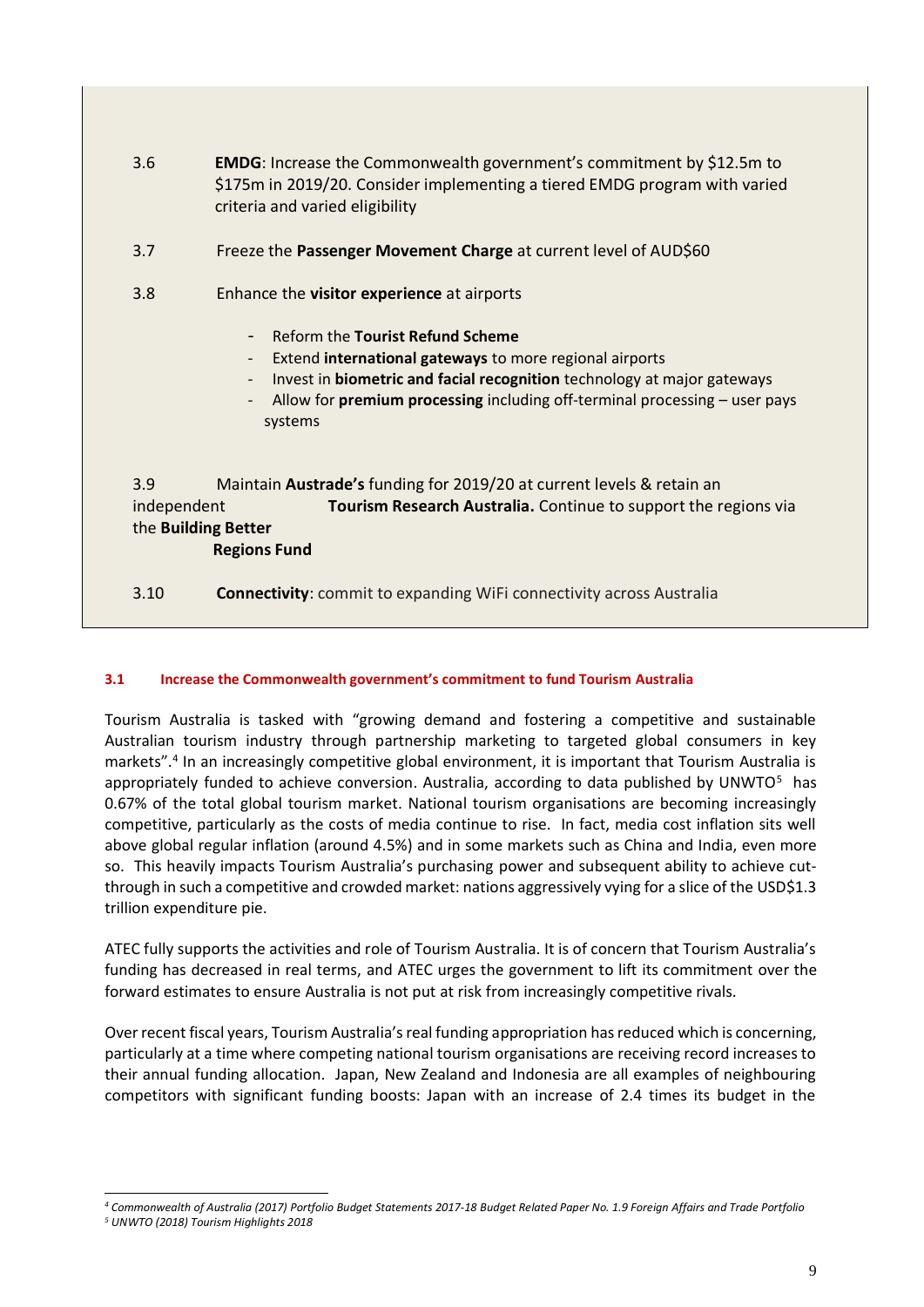FY2016<sup>6</sup>, New Zealand committing an additional \$20m over four years<sup>7</sup> and Indonesia quintupling its budget to RP1.2 trillion in 2016.<sup>8</sup>

*RECOMMENDATION – demonstrate the Commonwealth government's commitment to fund Tourism Australia by increasing the total forward estimate appropriation by upwards of \$100m for 2019/20 and beyond*

#### **3.2 Visitor visas: continue reforms to streamline visa application processes and the visitor experience**

Visa policy remains a key challenge for our industry. Finding the balance between border integrity and inhibiting growth from emerging tourism markets is critical to long term economic growth.

ATEC respects the need for tightly managed passenger movement but we also identify several areas where simple adjustment of policy levers would address issues and allow for sustainable growth – particularly from China. ATEC also commends the Commonwealth government on the significant reforms already implemented, including the move to 100% online applications across the globe.

The global trend of surging passenger movements is taking its toll on antiquated systems built decades ago. Today, with more than 1.2 billion international travellers going to great lengths and costs to obtain a visa, wasting time waiting in lines, many with old fashioned paper documents in hand, we face new challenges that cannot be addressed by legacy systems. Threats such as terrorism and disease go beyond borders and are outside the ability of any one country to control.<sup>9</sup> The right to travel should be based on who you are, not where you were born or the colour of your passport. Arne Sorensen, President and CEO of Marriott International states "Governments will need to adopt new policies that enable greater information and data-sharing across national borders. Building these digital bridges will enable security agencies to integrate many disparate national systems and better protect their borders and citizens by allowing them to focus resources on the true threats…..moving to a fully digital process built on biometrics will help to protect and verify a traveller's identity..."

More critically, we continue to see unacceptable processing times for visas in key markets like India and South America. More recently, China is also experiencing delays with anecdotal reports indicating that there was displacement from the sub class 600 to the ADS visa in a bid to avoid delays. Government must recognise that the global population is actively mobile, and the concept of a 'long weekend' in Australia is very much a reality for our neighbouring countries in south east Asia. It is vital that we find real solutions to visa processing times, and, when there are reasons for delays that these are promptly communicated to the wholesaler and inbound tour operator.

Whilst it is important to be ambitious with regard to visa-free and passport-free travel in the future, we need to consider in the short term implementing long validity visas (3, 5, & 10 years) for all shortmedium haul Asian markets. These multi-entry products must also be competitively priced.

The travelling global population need to become an active part of the solution: enabling passengers to voluntarily participate in biometric data sharing programs can thereby mitigate risk and ensure borders are not an open door to threats, but rather a gateway to opportunity.

The factors and considerations outlined above set the scene for much-needed reform of Australia's visa system. We need to embrace technology, be nimble with change, enhance the visitor experience and

*<sup>6</sup> Travel Voice Japan (5 Jan 2016)*

*<sup>7</sup> John Key (May 2016) Budget 2016: Tourism sector gets further boost (press release via www.beehive.govt.nz)*

*<sup>8</sup> Novianti Setuningsih (6 Jan 2015) Indonesia to Quintuple Tourism Promotion Budget (Jakarta Globe)*

*<sup>9</sup> Arne Sorensen, Disrupting Travel for 2030: Building Bridges not Walls 2017*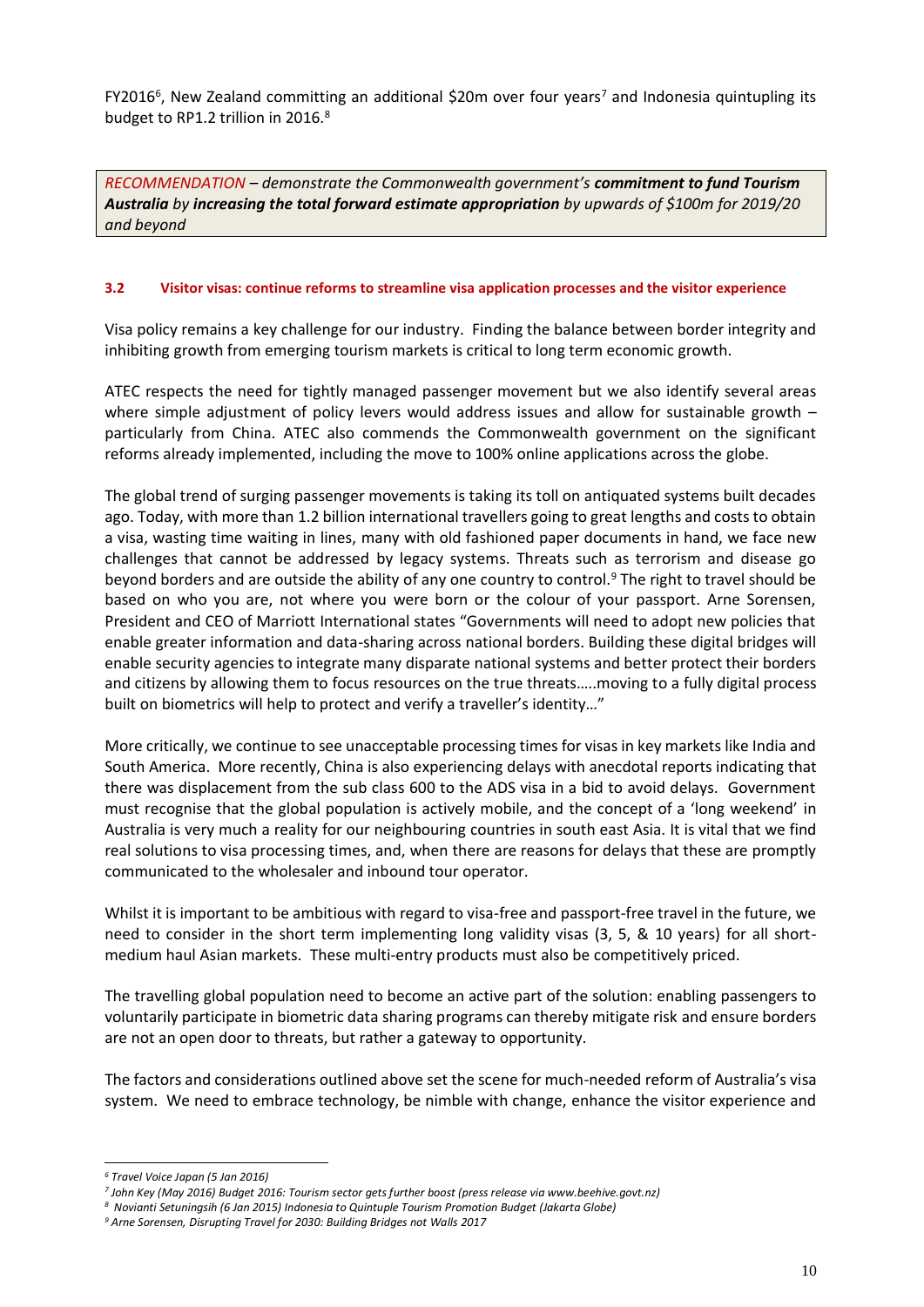at the same time maintain strong vigilance on border integrity and security. ATEC looks forward to active consultation with government as part of the visa review process.

ATEC is also aware of the government's *Trusted Trader* program administered by the Department of Home Affairs. It is currently very much focused on exporters of goods (rather than services) and ATEC believes there is an excellent opportunity to explore how this program might transfer to services particularly tourism exports. Ideally, we foresee an opportunity whereby Australian tourism operators (for example, inbound tour operators or destination management companies) which meet ATEC's export criteria could be anointed as Trusted Traders, and would thereby receive trade benefits: for example, expedited visa processing and labour mobility.

Whilst we do not purport to have a full solution as to how this might be administered, nor what protocols or systems may be required, we see this as an excellent example of broadening a current program to facilitate mutual benefits between government and industry. ATEC's poll of buyer members indicated that over 60% of respondents would support a program where they could effectively act as visa processing agents and believe this would deliver a commercial benefit to their offshore clients.

We encourage the government to work with ATEC on exploring this opportunity further through stakeholder consultation.

Presented below is a table that presents a summary of key short-term wins that drive growth without mitigating border integrity platforms.

#### *RECOMMENDATIONS*

Australia's visa system must be ambitious and internationally competitive

- Invest in digital technology and biometrics to reach a 2030 goal of passport-free and visa-free travel
- Implement competitively priced multiple-entry visas (3, 5 & 10 year) for short-medium haul Asian markets
- Explore solutions which engage the consumer via smart phones/devices
- Implement "visa for life" to approved applicants

#### Australia's visa system must be simple, consistent, nimble and intuitive

- Address severe processing delays in key markets like India and China with a commitment to efficient systems and/or increased in-post resources to manage case flows
- Condense visa classes to reflect purpose of visit only
- Implement a system which allows for native language completion online
- **•** Continue to review the caps policy for 462 visa sub-class, including the reciprocity requirement

Engage with industry partners to create visa efficiency

Extend the *Trusted Trader* program to include the services sector, particularly tourism exports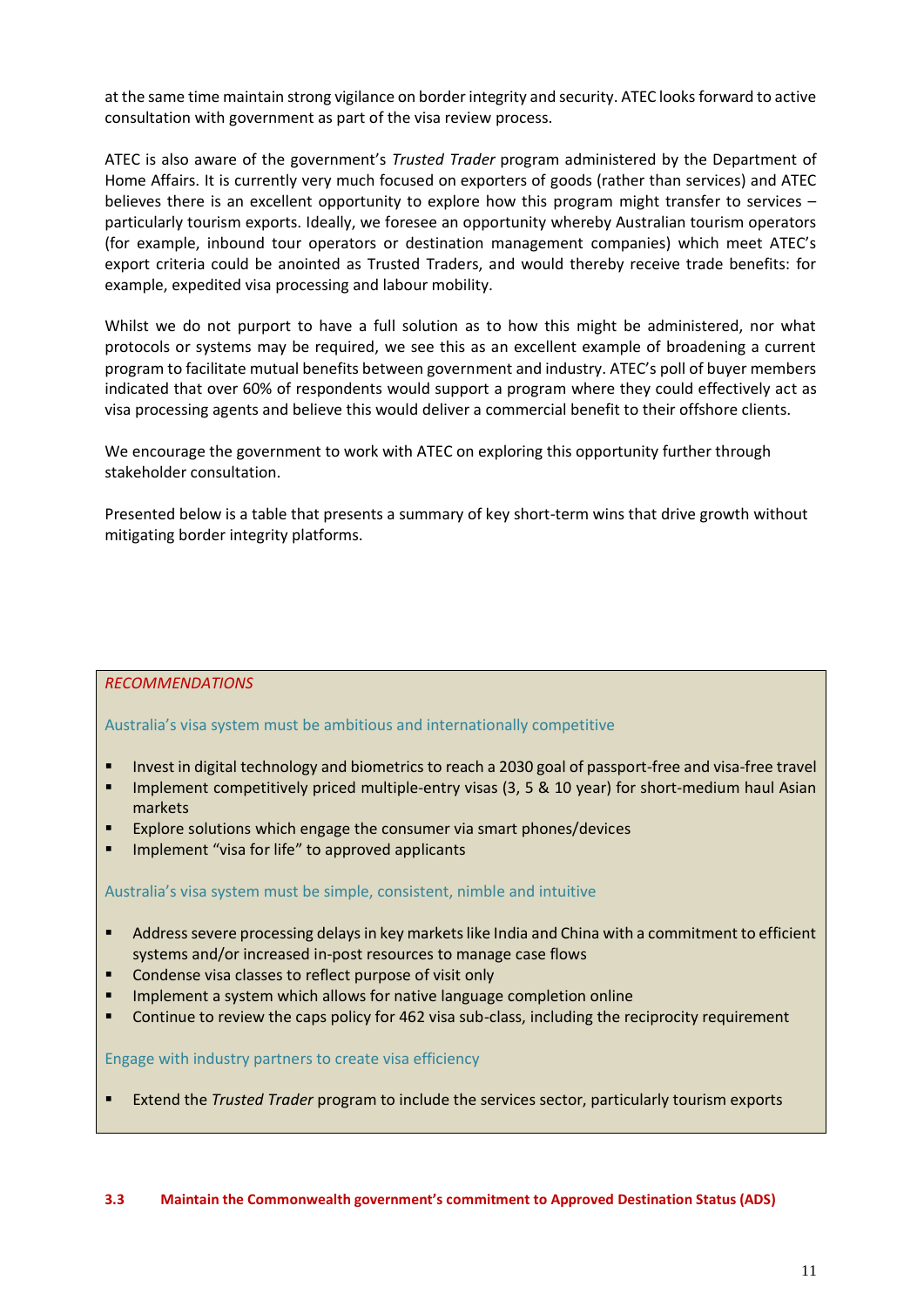The Approved Destination Status (ADS) scheme has been operating since 1999 and facilitates group travel from the People's Republic of China. ADS is a bilateral arrangement between the Chinese Government and a destination country that establishes a regulatory framework for Chinese tourists to undertake group leisure travel to that country.

Authority for the ADS scheme is established in the memorandum of understanding on tourism cooperation between Australia and China.

ADS arrivals have seen steady growth over the past eighteen years and continues to grow, despite strong growth in the FIT sector. With just over 205,000 ADS visa holders arriving in Australia in 2017/18<sup>10</sup>, ADS remains an important segment from China and also demonstrates to the Chinese government Australia's ongoing commitment to quality. In fact, since inception we have welcomed more than 2.5 million ADS visitors to Australia.

In a time of increasing trade uncertainty, the ADS scheme is one that offers structure, positive trade sentiment and efficiency for leisure travel from China.

The ADS unit of Austrade must be resourced to deliver training, quality frameworks including a contemporary Code of Conduct, capacity building for product servicing the China market and educational programs for the ADS agents in China on destination Australia, particularly in emerging tierthree or four provinces.

*RECOMMENDATION – maintain the Commonwealth government's commitment to ADS of \$10m over four years in the forward estimates*

#### **3.4 Labour and skills: implement measures which allow for a flexible and nimble tourism workforce**

Current labour and skills shortages acutely felt by the tourism and hospitality sector limit its productive capacity and hamper efforts to compete with other global destinations. Current policy settings have restricted the tourism and hospitality industry's access to a variety of skilled staff at different skill levels. Access to adequate and properly trained staff is critical to ensuring we have a tourism workforce capable of giving visitors a world-class experience. ATEC supports the position of Australian Chamber - Tourism in relation to workforce reform, the Skilled Occupation List review and funding for the Youth Jobs PaTH program.<sup>11</sup>

*RECOMMENDATIONS Maintain funding for the Youth Jobs PaTH program Allow for greater visa flexibility to ease seasonal challenges Implement a work placement program for regional centres dedicated to tourism and hospitality for disadvantaged youth, long-term unemployed or semi-skilled new Australians.*

#### **3.5 Build capacity by establishing a Growth Centre for Tourism**

In 2014, the Federal Government announced the creation of Industry Growth Centres. As outlined in the 2015/16 Budget, the program was allocated \$94 million in 2017/18.

*<sup>10</sup> Department of Home Affairs 2018 (BP0005)*

*<sup>11</sup> Restaurant & Catering Australia (2017) Federal Budget 2017-18: Submission to the Australian Government*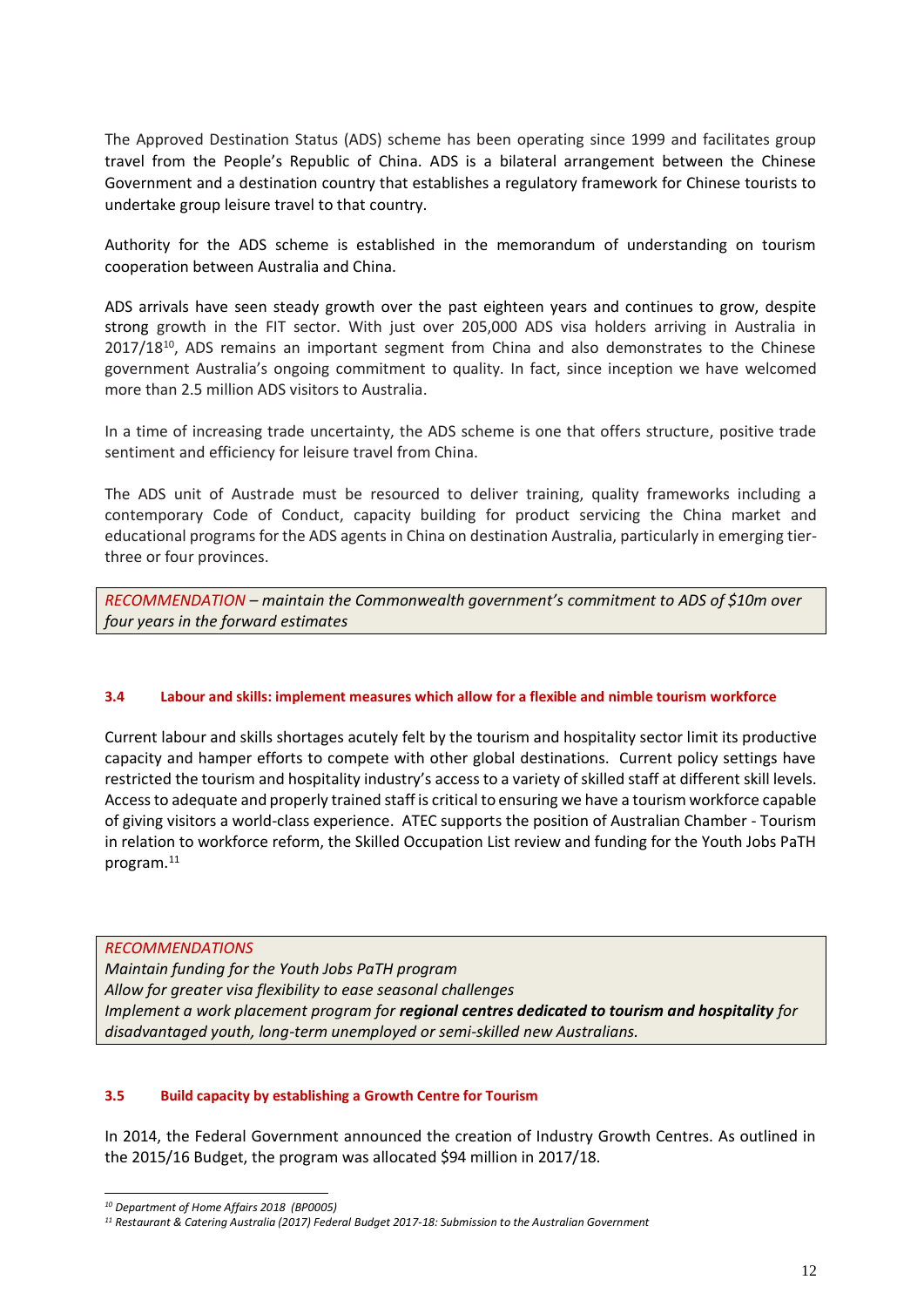According to the Department of Industry, Innovation & Science, the Industry Growth Centres initiative drives innovation, productivity and competitiveness by focusing on areas of competitive strength and strategic priority. The initiative enables national action on key issues such as collaboration, commercialisation, international engagement, skills and regulation reform $^{12}$ .

Industry Growth Centres are tasked with addressing barriers to success, and their broad terms of reference include:

1. Identifying regulations that are unnecessary or over-burdensome for the key growth sectors and impede their ability to grow, and suggesting possible reforms;

2. Improving engagement between research and industry, and within industry, to achieve stronger coordination and collaboration of research and stronger commercialisation outcomes in the key growth sectors;

3. Improving the capability of the key growth sectors to engage with international markets and access global supply chains; and

4. Improving the management and workforce skills of key growth sectors.

ATEC asserts that the various impediments to growth outlined in this submission could effectively be addressed, along with other key capacity-building strategies by a Growth Centre for Tourism and recommends that a Growth Centre be added to the current list of six to reflect the industry's enormous potential contribution to the economy over coming years.

An example of industry-led programs currently being developed and rolled out which could be more actively championed by a Growth Centre include the ATEC industry development initiatives: KITE *(Know-How for Inbound Tourism Excellence), ChinaHost, (IndiaHost & JapanHost* under development*)* ELITE *(Emerging Leaders of Inbound Tourism Excellence)*, BRITE (*Building Readiness for Inbound Tourism Excellence*) and EXCITE *(Excellence in China Inbound Tour Guiding Education*) programs which all deliver on the much-needed capacity building for metropolitan AND regional Australia. These programs focus on regional development as well as personnel upskilling, leadership, and international commercial readiness. ATEC's programs can also be adapted to sector-specific needs, as has been the case with the *Growing Wine Tourism* project.

In order to maximise the opportunity that a growth in tourism exports presents, it is vital that businesses have access to relevant, accessible and practical education and training. We need to foster the development of new and emerging products to ensure Australia's offering to the global traveller is desirable and export ready. Australia must be in a position to cater to a range of different markets with different expectations and cultural needs. A vibrant and progressive "international ready" program and toolkit is essential.

Reports indicate that the budget allocation for growth centres is not exhausted. ATEC asserts that a growth centre for tourism can be included within the parameters of the existing resources.

*RECOMMENDATION – establish a Growth Centre for Tourism within the Department of Industry*

#### **3.6 Export Market Development Grant scheme (EMDG): increase the Commonwealth government commitment**

*<sup>12</sup> Department of Industry, Innovation & Science (October 2016) Industry Growth Centres: www.industry.gov.au/IndustryGrowthCentres.*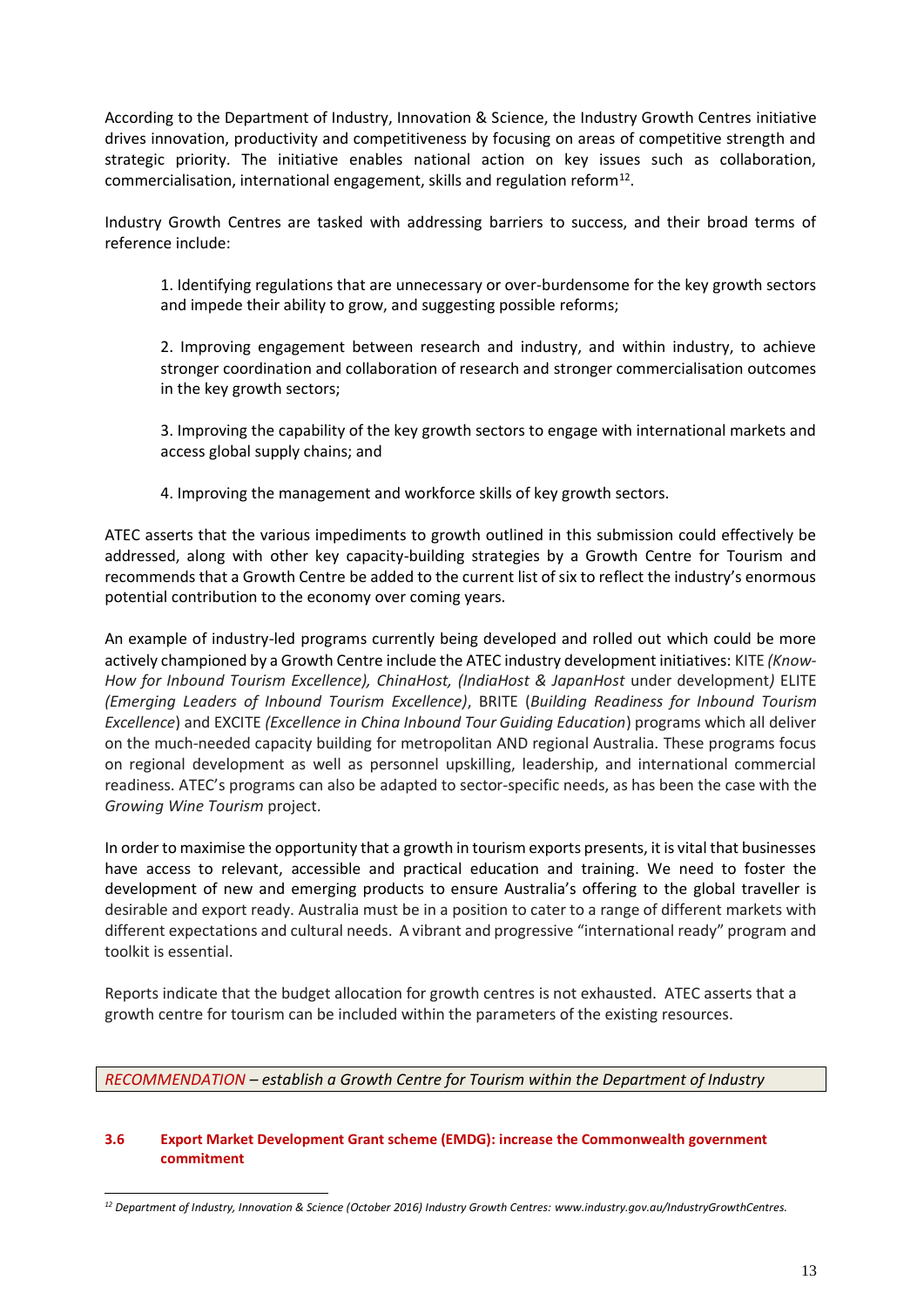EMDG is a key Commonwealth financial assistance programme for small to medium-sized businesses that want to begin exporting or grow their existing exports. It encourages businesses to increase international marketing and promotional expenditure to achieve more sustainable international sales.

The findings from a KPMG economic impact study<sup>13</sup> commissioned for the 2015 review of the EMDG scheme support the conclusion that the EMDG scheme is effective in conferring a net benefit on the Australian economy and community<sup>14</sup>. With visitor arrivals forecast to grow at such significant rates, it is critical that our SMEs are well positioned to be ready exporters, achieving market penetration.

Programs like EMDG must keep pace with economic forecasts or they risk strangling Australia's export potential.

Every year, the EMDG pool is shrinking, and the tranche payments to participants decreasing. ATEC holds some concern over EMDG eligibility and asserts that some businesses receiving EMDG support should not be, thus resulting in bona fide businesses missing out. Some thought could be given to a tiered system where business meeting minimum criteria can access minimum funding for less years, and businesses that can demonstrate industry engagement, capacity building and training should be eligible for more funding for an extended period.

ATEC proposes that government facilitate EMDG reforms by adopting the recommendation in the 2015 EMDG review report, *Certainty and Confidence<sup>15</sup>* that the budget allocation be progressively increased by \$12.4 million per year over the next three years (2016–17 to 2018–19) to \$175 million. To date, this recommendation has not been implemented.

*RECOMMENDATION – increase the Commonwealth government's commitment by \$12.5m to \$175m in 2018/19. Consider a tiered approach to EMDG to cater to different business types and/or markets*

#### **3.7 Freeze the Passenger Movement Charge at current level of AUD\$60**

The Passenger Movement Charge (PMC) was introduced in July 1995 (replacing the "departure tax"). The PMC was introduced to recover the cost of customs, immigration and quarantine processing of inbound and outbound international travellers and fully offset the cost of issuing short-term visitor visas.

Modelling by the International Air Transport Association suggests that holiday visitors (as distinct from those travelling to visit friends or relatives) are most sensitive to departure taxes such as the Passenger Movement Charge (PMC), with every price increase of 10% estimated to generate a decline of 5-7% in the number of leisure passengers travelling globally.

The Passenger Movement Charge, now at \$60 per person, has been under much scrutiny of late. Industry certainly supports a charge levied on the travelling individual that covers the increasing costs of border security and customs/quarantine. However, it is also well known that the PMC generates far in excess of the passenger processing costs at our borders and the government is over-collecting for what should be a cost-recovery exercise. Furthermore, the disparity between the revenue generated and growth-generating funding for tourism, including marketing, is of significant frustration and concern to the tourism sector.

That said, ATEC is of the view that it is time for industry and government to stop circling around the PMC and have an informed and innovative examination of how a de-constructed and re-constructed

*<sup>13</sup> KPMG (2015), Economic impact of the Export Market Development Grants (EMDG) scheme* 

<sup>&</sup>lt;sup>14</sup> Michael Lee (2015) Certainty & Confidence - Exports and jobs for a changing global economy - Review of the Export Market Development *Grants scheme* 

<sup>&</sup>lt;sup>15</sup> Michael Lee (30 June 2015) Certainty and Confidence: Exports and Jobs for a changing global economy – Review of the Export Market *Development Grants Scheme*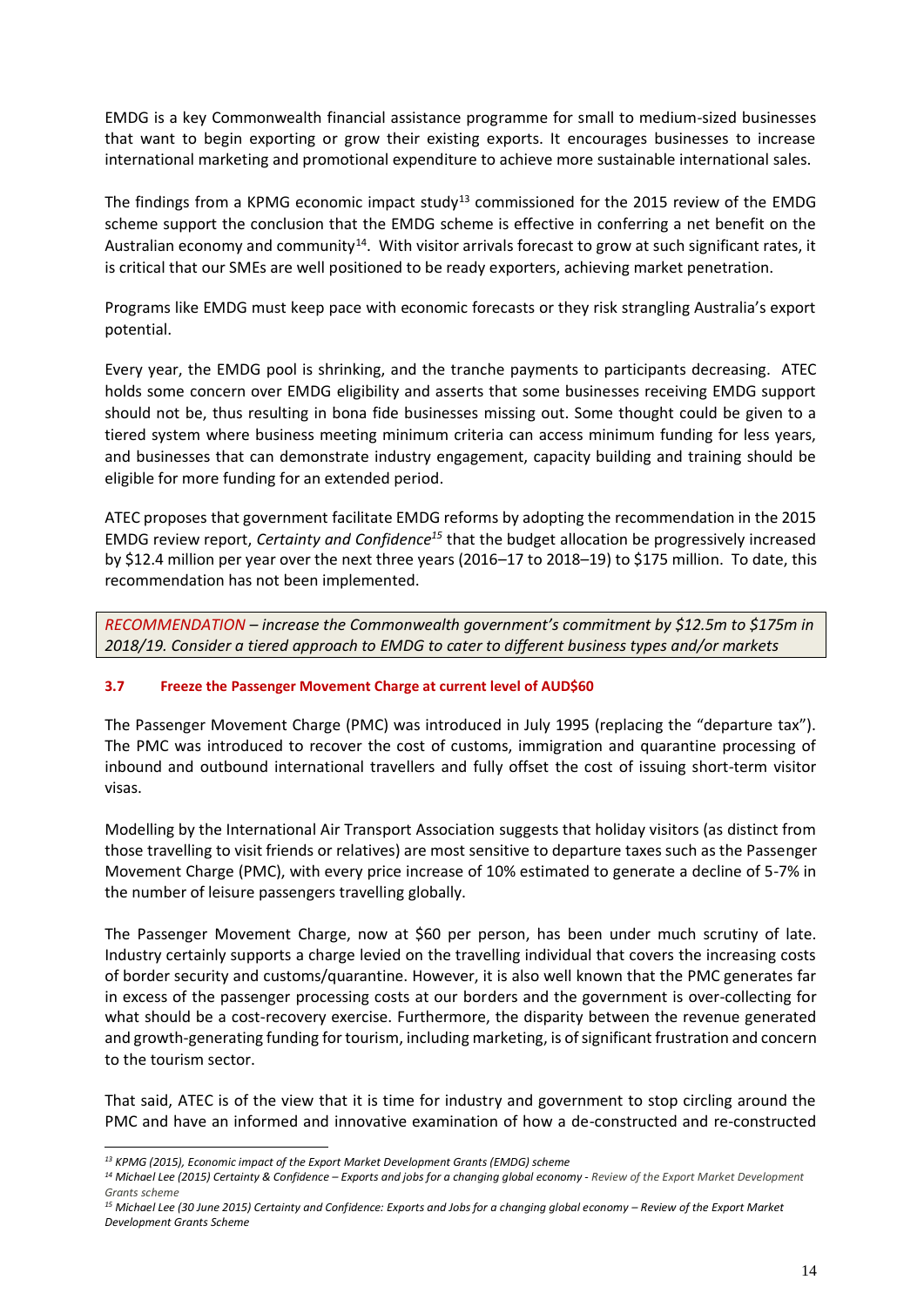PMC could deliver for both industry and government. International tourism arrivals and spending are growing. ATEC asserts that looking at this "tax" differently could drive more revenue and potentially create savings in other parts of the Federal Budget if appropriately structured.

It is strongly recommended that the government commit to a review of the Passenger Movement Charge during the 2019/20 fiscal year with a view to implementing a new structure in the 2020/21 budget.

*RECOMMENDATION – Freeze the Passenger Movement Charge at current level of AUD\$60*

#### **3.8 Enhance the visitor experience at airports, including reforming the Tourist Refund Scheme to allow for privatisation**

First impressions are paramount. Airport capacity, passenger processing, airside infrastructure and technology all contribute to a traveller's first touch of Australia and its people.

With airside challenges already prevalent, it is of concern that with growing visitor arrivals to Australia's primary international gateways, our systems and capabilities will be inundated and unable to cope efficiently.

The potential for growth in international tourist visitation is heavily mitigated by:

- poorly administered tourist refund scheme (GST refund)
- inadequate international gateway access, particularly in regional Australia
- traveller identification technology at airports
- Lack of premium processing including off-terminal processing

*RECOMMENDATIONS Reform the Tourist Refund Scheme to allow for private operators to process GST refunds Extend international gateways to more regional airports Invest in biometric and facial recognition technology at major gateways* Allow for premium processing including off-terminal processing – user pays systems

#### **3.9 Maintain Austrade funding / regional development funds**

Austrade plays a vital role in delivering programs and support for supply-side imperatives including building capacity in regional Australia.

Research is essential at all levels of decision making. It is vital that adequate funding be allocated to maintain research including Tourism Research Australia's *International Visitors' Survey*, the Australian Bureau of Statistics' *Overseas Arrivals and Departures* and other key studies like the Tourism Satellite Accounts. The independent role of Tourism Research Australia (TRA) remains important and ATEC supports the ongoing charter of TRA.

Austrade's programs are critical to building skills and empowering new exporters to grow. Austrade must remain empowered to elevate tourism exports, particularly as we observe tourism's surge towards being our largest export.

The Building Better Regions funding must be maintained in the 19/20 budget, and be included in the forward estimates, and should be earmarked for both hard and soft infrastructure projects.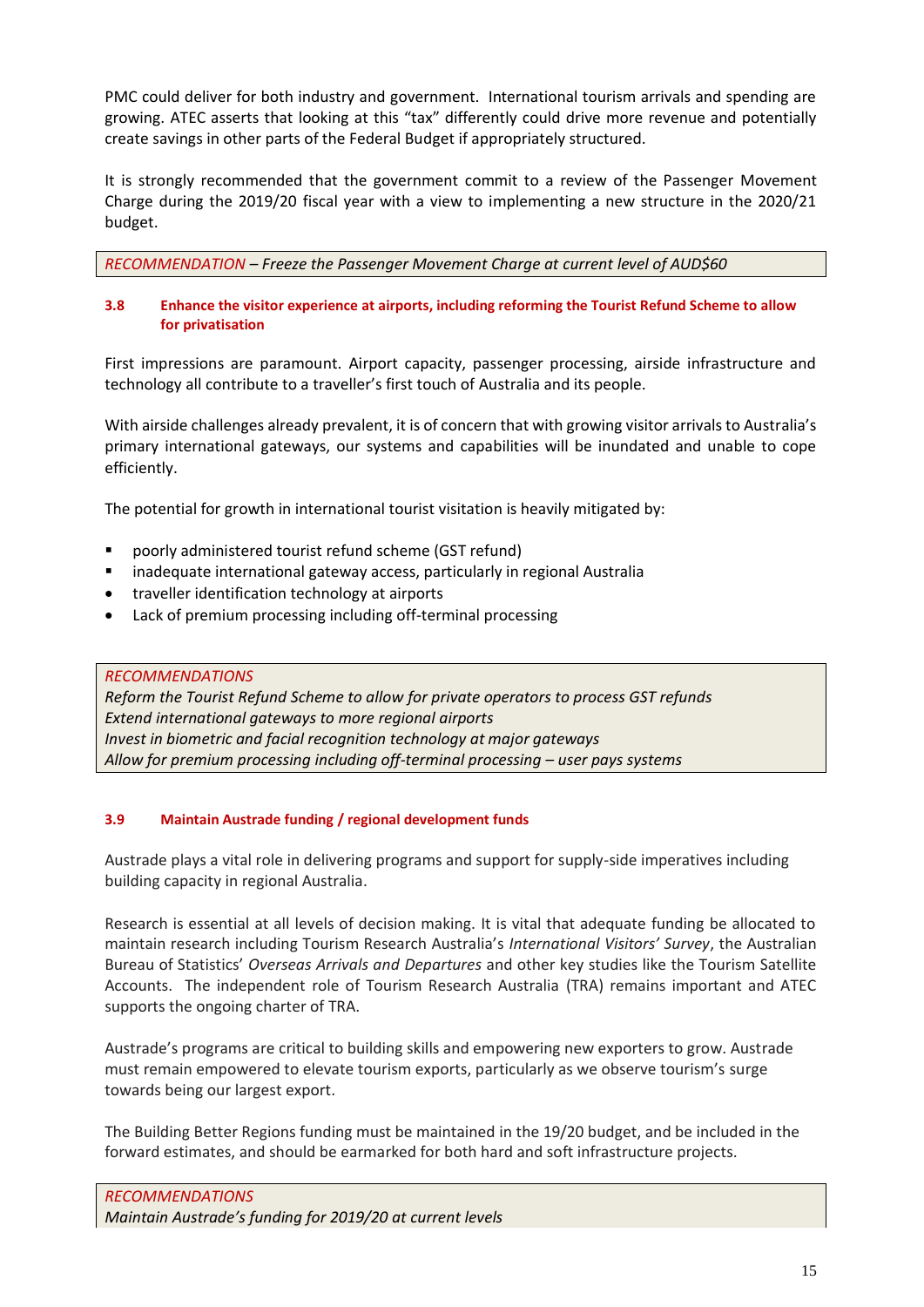#### **3.10 Connectivity: commit to expanding WiFi connectivity across Australia**

Travellers are becoming increasingly autonomous as they facilitate their own passage from domicile to terminal to aircraft to hotel via hand-held or wearable technology. Consumer reliance on their smart device(s) has changed the way they plan, execute and enjoy their travel, as well as how they manage their expectations and provide feedback. At the same time, the growing number of connected travellers provides a unique opportunity for governments to benefit.

Free WiFi in hotels overtook parking, breakfast and swimming pool as the number one reason to book back in 2015.<sup>16</sup> Furthermore, the device-reliant millennial generation are officially the largest generation in history and have secured their status as leaders in travel and tourism $17$ . With that comes the demand (and expectation) for connectivity.

By ensuring travellers are always connected, the opportunity for them to use travel apps, communicate with friends and family and share boastful images across their networks all deliver a valuable organic destination marketing benefit for Australia as well as a memorable experience for the traveller.

#### *RECOMMENDATIONS*

*Government to work with industry and telecommunication providers to facilitate connectivity from start to finish of travels in Australia.*

# **4. CONCLUDING STATEMENT**

Australia's tourism export industry is now more valuable to the national economy than coal or rural exports, and with international tourism spend growing at more than 10% a year the future looks extraordinary.

Internationally, we are seeing more people engaged in global travel with demand driven by a huge growth in the number of people who now have disposable income from countries like China, Indonesia and India.

The South East Asian region is set to be the powerhouse of tourism growth through to 2030 and while China will continue to be strong, India is forecast to become the fastest growing travel and tourism economy closely followed by Vietnam and Indonesia.

The tourism industry has an enormous amount of potential and with the right investment, government policy settings and thorough consultation with tourism operators we can make much of this success for Australia's strong economic future.

Here, we have endeavoured to illustrate, through active engagement with leading business owners and senior executives, the key challenges that actually impact growth potential for the Australian tourism export sector.

ATEC believes none of these challenges are insurmountable and holds the view that through active collaboration between industry and government, Australia can further unlock the profitability, sustainability and maximise conversion.

*<sup>16</sup> Forbes (3 Aug 2015) Niall Macarthy - Most Travelers Consider Free Wi-Fi The Most Important Factor In Choosing A Hotel*

*<sup>17</sup> Trekksoft (2017) Travel Trend Report 2017*